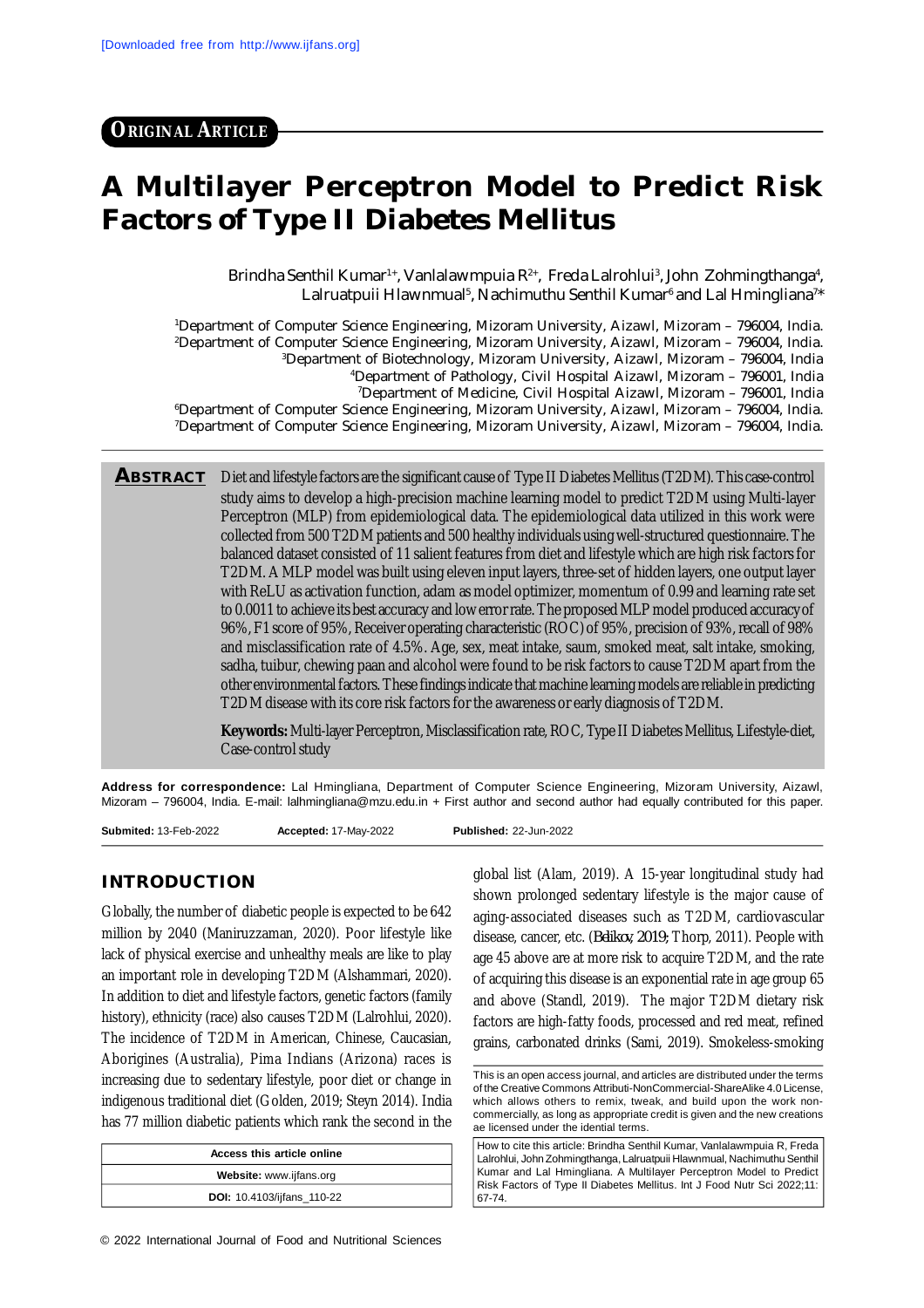tobacco and alcohol abuse are another non-invasive lifestyle factors that causes T2DM (Maddatu, 2017; Wu, 2014; Carlsson, 2017).

Data mining techniques were applied on these risk factors to predict T2DM for many years, the latest work have been brief in the following. Deepnet (Deep Learning) has produced highest accuracy, precision, recall and F1 score of 88% from 3 year collected data from vital signs and blood reports in Saudi Arabian population (Alshammari, 2020). A retrospective study in Chinese population showed Multi-layer Perceptron (MLP) Model performance was better with an accuracy of 87% and ROC of 97% using features from blood test and vital signs (Xiong, 2019). Random forest classifier had been utilized on UCI repository diabetic dataset, which yield an accuracy of 92.26% and Area Under the Curve (AUC) of 91.14%, it had replaced the outliers and missing values using median and group median values respectively (Maniruzzaman, 2020). R-based machine learning model on female patients from Pima Indian population (UCI repository) had achieved accuracy of 89% with ROC of 90% using linear Support Vector Machine (SVM) and accuracy of 88% with better ROC of 92% by k-Nearest Neighbour (k-NN) algorithms (Kaur, 2018).

A Random forest classifier with feature extraction using minimum redundancy maximum relevance (mRMR) method had showed accuracy of 80.8% using all 14 features from Luzhou dataset (Zou, 2018). Blood test, hospitalization records, drug claims, insurance claims, emergency claims and ambulatory records were used to build XGBoost model, had AUC of 80.3% in Canadian population (Ravaut, 2019). Ensemble model by combining Random Forest, Naive Bayes Trees and Logistic Model tree classifiers has accuracy of 92.2% and AUC of 92.2% using synthetic minority oversampling technique (SMOTE) on imbalanced cardiorespiratory fitness data (Alghamdi, 2017). Gradient Boosting Machine and logistic regression algorithms had shown area under ROC curve of 84.5% and 84.1%, respectively based on laboratory and demographical data in age group between 18 to 90 years (Lai, 2019).

T2DM risk factors differ between ethnic groups, which had motivated to apply machine learning algorithm on the Mizo population, Northeast India to study their underlying epidemiological risk factors to causes this disease. In Mizoram, about 29.80% of people are getting treated for Type II Diabetes Mellitus (T2DM) (Anjana, 2017). The present work had developed a Multi-layer Perceptron (MLP) model using diet and lifestyle risk factors to predict T2DM in Mizoram urban population. The proposed model had been compared to latest 5 MLP diabetic models. Python Jupyter Notebook Version 3 platform was used to build data models using

learning packages from scikit-learn (0.20.4). Data preprocessing, visualization and interpretations were done using Numpy (1.16.6), pandas (0.24.2), seaborn (0.9.1), scipy (1.2.3) and matplotlib (2.2.5) (Hunter, 2007).

# **METHODS**

The primary data for this study was collected from Aizawl (urban) capital of Mizoram. The sampling was done from the patients who had been diabetic for more than 5 years, and healthy individuals with no prior medical conditions. A wellstructured questionnaire was designed consisting of key dietary and lifestyle habits unique to the Mizo population. These epidemiological features were age, sex, meat\_intake (red and white meat), saum (pork fat), smoked\_meat (red and white meat), salt\_intake, smoking, sadha, tuibur (smoke-infused tobacco water), chewing\_paan and alcohol. Total of 1000 records (500 cases and 500 controls) were collected using the questionnaire after the consent of the participants.

Data distribution was represented using bar chart as all features were discrete variables, except the age, which was only continuous variable in this dataset (Figure 1). Bar charts were created with confidence interval (ci) set to 95% for each feature, the caps on the top of the bars indicate the error bars, and number of iterations was 1000 to compute the confidence interval, so bootstrap was set to 1000. The bars show less than 0.05 error/bar in all risk features with 95% of confidence interval, this clearly showed all the features in the dataset were statistically significant (Figure 1). The distributions of epidemiological and demographical data of diabetic and nondiabetic patients are given in Figure 2. Age, saum, meat\_intake, smoked\_meat, salt\_intake, sadha, tuibur, and chewing\_paan features showed prominent difference between cases (diabetic) and controls (non-diabetic). Except for age, other features were showing high-level of Gaussian distribution.

During the pre-processing phase, the missing values in the dataset were replaced by group median values and outliers in the age attribute were replaced by median value. All the eleven epidemiological factors were utilized to construct the machine learning models (Figure 3).

The steps are as follows:

- 1. A two-third of randomly divided dataset was used for training and one-third was reserved for testing the models.
- 2. Multi-layer perceptron, Random forest, support vector machine, and logistic regression models were built using training dataset.
- 3. Overfitting of the models was ruled out by checking train and test accuracies.
- 4. Models were optimized using hyper-parameter tuning.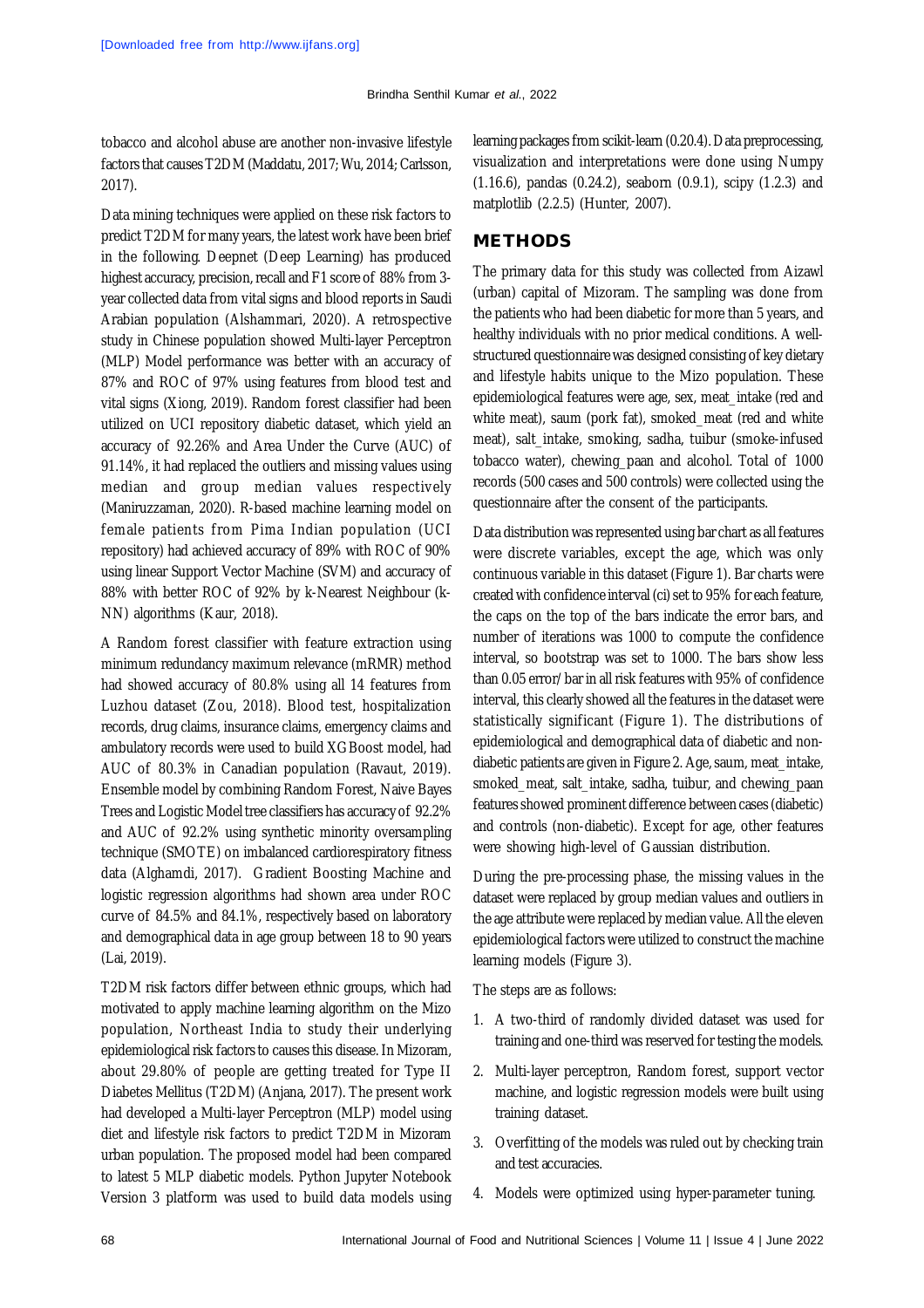

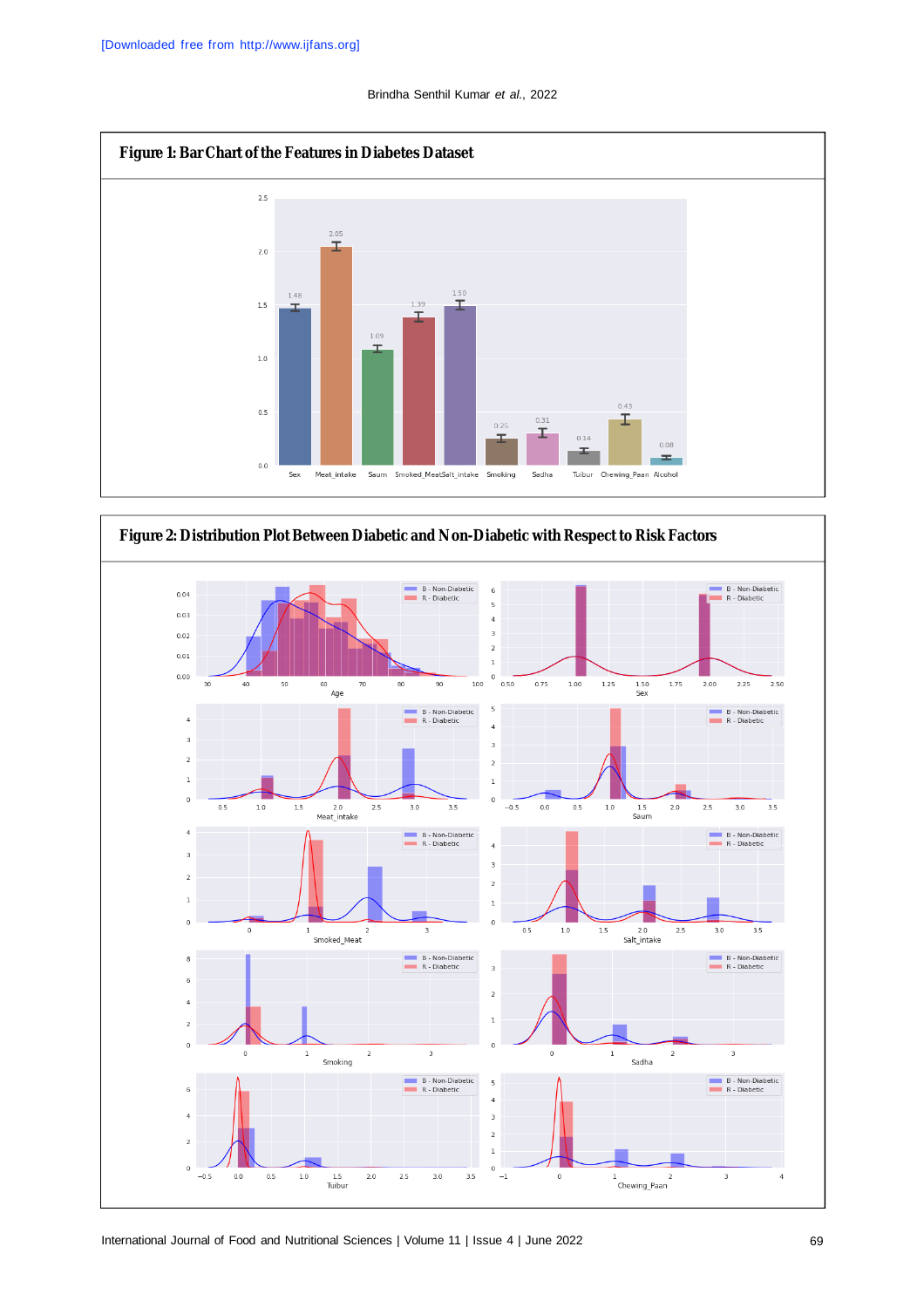

5. Model's performances were evaluation using accuracy, F1 score, precision, recall and ROC and low misclassification rate (calculated using root mean squared error).

Python Jupyter Notebook Version 3 platform was used to build data models using learning packages from scikit-learn (0.20.4). Data preprocessing, visualization and interpretations were done using Numpy (1.16.6), pandas (0.24.2), seaborn (0.9.1), scipy (1.2.3) and matplotlib (2.2.5).

## **RESULTS AND DISCUSSION**

## *Models*

#### *Naive Bayes*

The present diabetic dataset shows a Gaussian distribution in maximum number of features (Figure 2), so Gaussian Naive Bayes classifier was selected to construct the model. The Naive Bayes model has accuracy of 81%, F1 score of 84% and ROC of 81% (Table 1 and Figure 4). Recall of 96% showed naive bayes model had produced less of false negatives, but has high false positive rates with precision of 74%. The misclassification rate was high with 18.7% (Table 1). Though there was no overfitting of data, the model evaluation parameters were not satisfactory to classify diabetic or non-diabetic for the given risk features (Figure 5).

## **Logistic Regression**

Performance of logistic regression model was better than Naive Bayes classifier as the accuracy, F1 score, ROC were 92 and recall was 97% (Table 1 and Fig 4). The misclassification rate was less with 8.4% in compared to naive bayes classifier, no overfitting, it has set back of low precision of 87% (Figure 5).

#### **Support Vector Machine**

Support vector machine classifier has misclassification rate of 8.1%, which was slightly less than logistic regression misclassification rate. The accuracy, F1 score and ROC of 92%, with dis-satisfaction in high false positive rates showed precision of 87% (Table 1 and Figure 4). Support vector machine showed no evidence of overfitting in this model, but still this performance does not support to prove these epidemiological risk factors causes diabetes in Mizoram population (Figure 5).

#### **Multi-layer Perceptron**

The MLP model was built using 11 input layer, three hidden layers and one output neural network layers. The number of neurons in three hidden layers was 25, 12, and 6 respectively. Rectified Linear Unit (ReLU) was used as activation function, 'adam' for the weight optimization, initial learning rate was 0.0011, momentum was 0.99, and batch size was 35. These hyper parameters were optimized to achieve the highest accuracy of 96%, F1 score of 95%, precision of 93%, recall of 98%, ROC of 95% and misclassification rate of 4.54% (Table 1 and Fig 4). The training accuracy of 98% and testing accuracy of 96% clearly showed there was not overfitting of data in MLP model (Fig 5.). Compared to support vector machine, logistic regression and naïve bayes models, MLP model had scored high satisfactory results in terms of best accuracy and low misclassification rate (Table 1 and Figure 4).

#### **Random Forest**

Random forest classifier had clearly shown overfitting of data as the training accuracy was higher than testing accuracy (Figure 5). This model had memorized the data points thereby the evaluation parameters had not been further considered for comparison. We need more data to feed the model, which can significantly overcome overfitting.

#### **Comparison of MLP Models**

To compare the performance of the proposed MLP model, the latest five models which had used MLP to classify diabetes dataset (T2DM) were considered. These five MLP models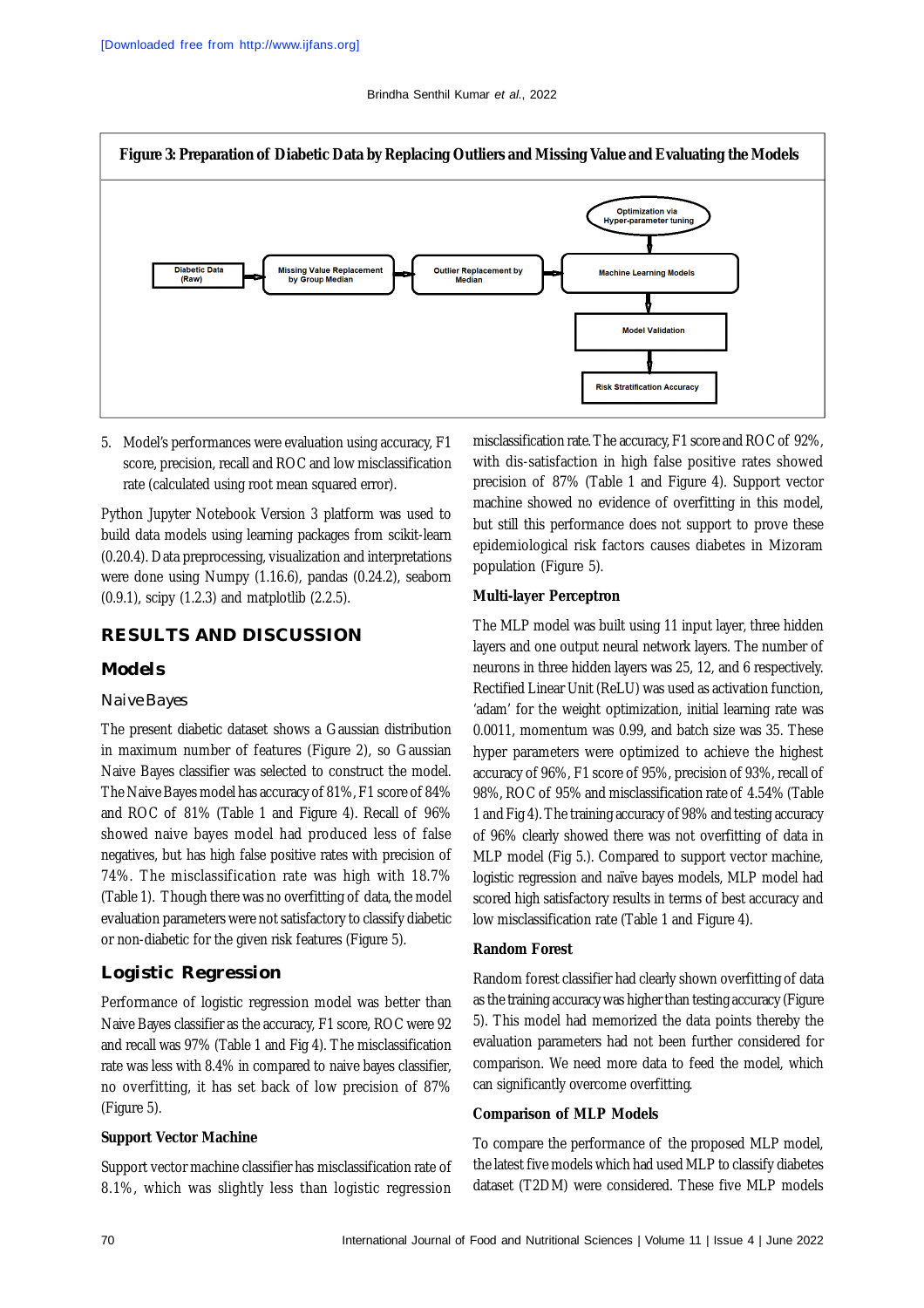| <b>Table 1: Evaluation Metrics of Four Classifiers</b> |                                     |    |                             |         |                           |      |  |  |  |  |
|--------------------------------------------------------|-------------------------------------|----|-----------------------------|---------|---------------------------|------|--|--|--|--|
| <b>Models</b>                                          | <b>Model Performance Parameters</b> |    |                             |         |                           |      |  |  |  |  |
|                                                        | Accuracy%                           |    | <b>F1 Score% Precision%</b> | Recall% | Mis-classification Rate % | ROC% |  |  |  |  |
| Multi-layer Perceptron                                 | 96                                  | 95 | 93                          | 98      | 4.5                       | 95   |  |  |  |  |
| Support Vector Machine                                 | 92                                  | 92 | 87                          | 98      | 8.1                       | 92   |  |  |  |  |
| Logistic Regression                                    | 92                                  | 92 | 87                          | 97      | 8.4                       | 92   |  |  |  |  |
| Naive Bayes                                            | 81                                  | 84 | 74                          | 96      | 18.7                      | 81   |  |  |  |  |



had used both public and private datasets. Jahangir et al (Jahangir, 2017), Mohapatra et al (Mohapatra, 2019), and Mishra et al (Mishra, 2020) had produced F1 score of 87%, 84% and 87%, respectively using Pima Indian Diabetes dataset, but our proposed model had produced higher F1 score of 95% in Mizoram population. Our MLP model has high accuracy of 96% in Mizo urban population when compared Xiong et al has accuracy of 87% in Chinese population [14]. Multi-layer perceptron neural network (MLPNN) model has an average performance with metrics: accuracy, f1 score and precision of 82% each when compared to our proposed model (Verma, 2020). The proposed model has highest precision of 93% when compared to all other MLP models, this clearly showed the proposed model has very low misclassification error and false positive rates (Table 2). In terms of accuracy Enhanced and Adaptive-Genetic

Algorithm-Multilayer Perceptron (EAGA-MLP) has accuracy of 98%, which was mildly elevated accuracy than the proposed model. But EAGA-MLP model has low precision and F1 scores as compared to our MLP model (Table 2).

Age, sex, meat intake, saum, smoked meat, salt intake, smoking, sadha, tuibur, chewing paan and alcohol were significant epidemiological risk factors which cause diabetes in Mizo ethnic population. These factors can be unique for different populations and needs to be integrated with genetic changes to understand the main and confounding factors for T2DM (Lalrohlui, 2020). This was well-evidently shown using the proposed MLP model which has highest accuracy of 96% and the lowest misclassification rate of 4.5% (Table 1). Overall, the proposed model ensures that these epidemiological risk factors can be avoided for future management and prevention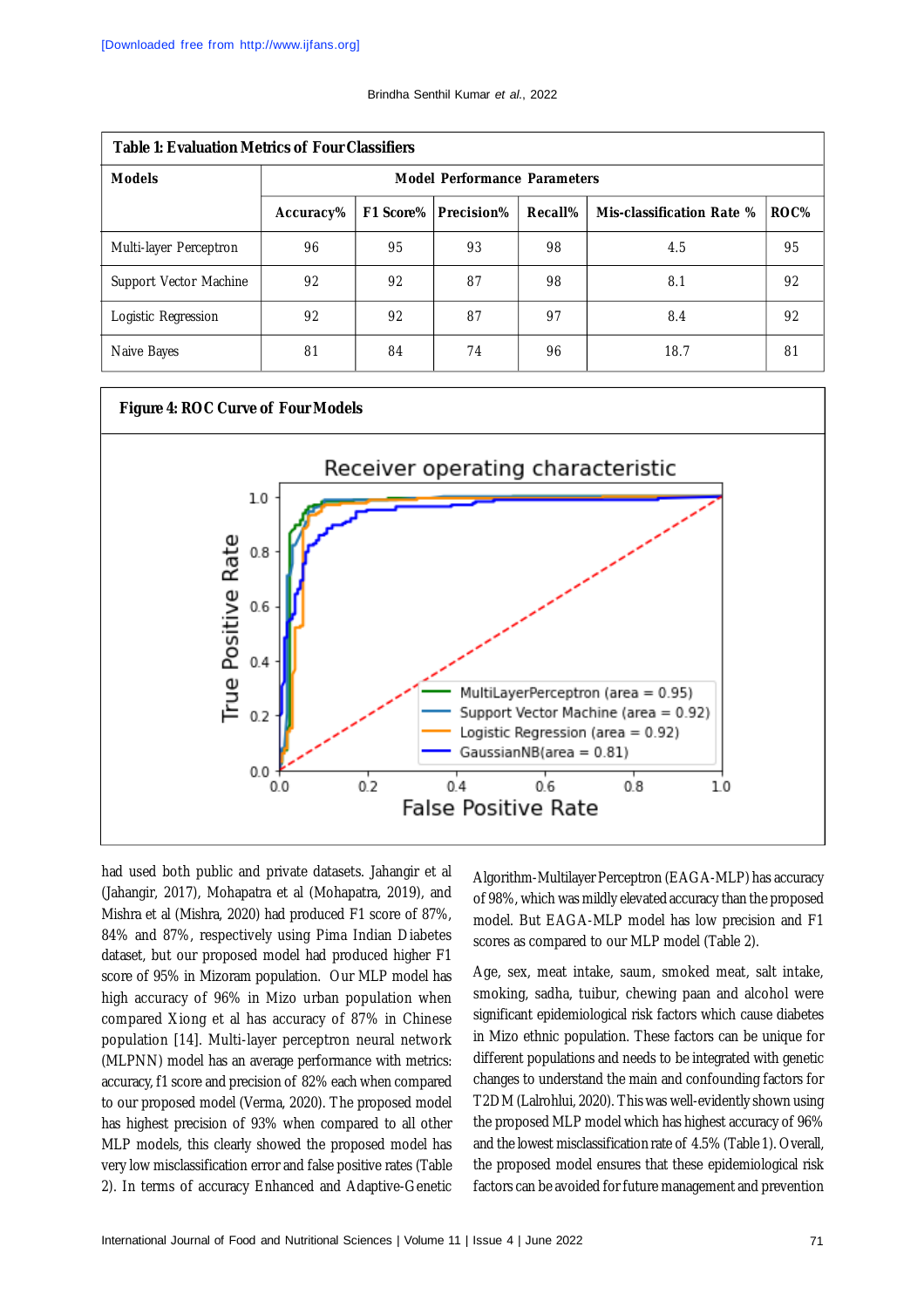| Table 2: MLP model performance of existing state-of-art |                     |                                 |          |                          |          |  |  |  |  |
|---------------------------------------------------------|---------------------|---------------------------------|----------|--------------------------|----------|--|--|--|--|
| S.No.                                                   | <b>Models</b>       | <b>Dataset</b>                  | Accuracy | <b>Precision</b>         | F1 score |  |  |  |  |
| $\mathbf{1}$ .                                          | AutoMLP [22]        | Pima Indian Diabetes dataset    | 89%      | 86%                      | 87%      |  |  |  |  |
| 2.                                                      | <b>MLP</b> [14]     | <b>Chinese Urban Population</b> | 87%      | $\overline{\phantom{a}}$ | ٠        |  |  |  |  |
| 3.                                                      | MLP [23]            | Pima Indian Diabetes dataset    | 78%      | 83%                      | 84%      |  |  |  |  |
| $\overline{4}$ .                                        | EAGA-MLP [24]       | Pima Indian Diabetes dataset    | 98%      | 80%                      | 87%      |  |  |  |  |
| 5.                                                      | <b>MLPNN [25]</b>   | UCI repository                  | 82%      | 82%                      | 82%      |  |  |  |  |
| 6.                                                      | <b>Proposed MLP</b> | Mizoram Urban population        | 96%      | 93%                      | 95%      |  |  |  |  |





of T2DM. It has a great potential to improve the understanding of factors those were etiological factors to cause T2DM.

## **CONCLUSION AND FURTHER STUDY**

This study had aimed to find the best supervised machine learning algorithm for prediction of T2DM using epidemiological risk factors from Mizoram Urban population. The results showed that proposed MLP classifier has maximum ROC of 95%, and accuracy of 96% with low misclassification rates among logistic regression, naive bayes and support vector machine classifiers. This extracted knowledge will aid in early detection and diagnosis of T2DM, as the risk factors were truly invasive. In India, the race/ethnicity play a major role in T2DM including the lifestyle and dietary risk factors. For better understanding of these risk factors, we further need to identify the driving and confounding factors for causing T2DM in Mizo ethnicity.

# **AUTHORS CONTRIBUTION**

Brindha Senthil Kumar, Vanlalawpuia R and Lal Hmingliana were the main researcher who played a role in formulating articles and processing data. Freda Lalrohlui, John Zohmingthanga and Lalrutapuii Hlawnmual played a role in the data collection and background formulation. Nachmimuthu Senthil kumar and Lal Hmingliana helped to formulate a framework for learning and discussion.

# **FUNDING**

Not Applicable

# **ACKNOWLEDGMENT**

The authors thank DBT, New Delhi for establishing the Bioinformatics Infrastructural Facility (No. BT/BI/12/060/ 2012 - BTISNeT), Mizoram University which was utilized for completing this work. The authors also thank the patients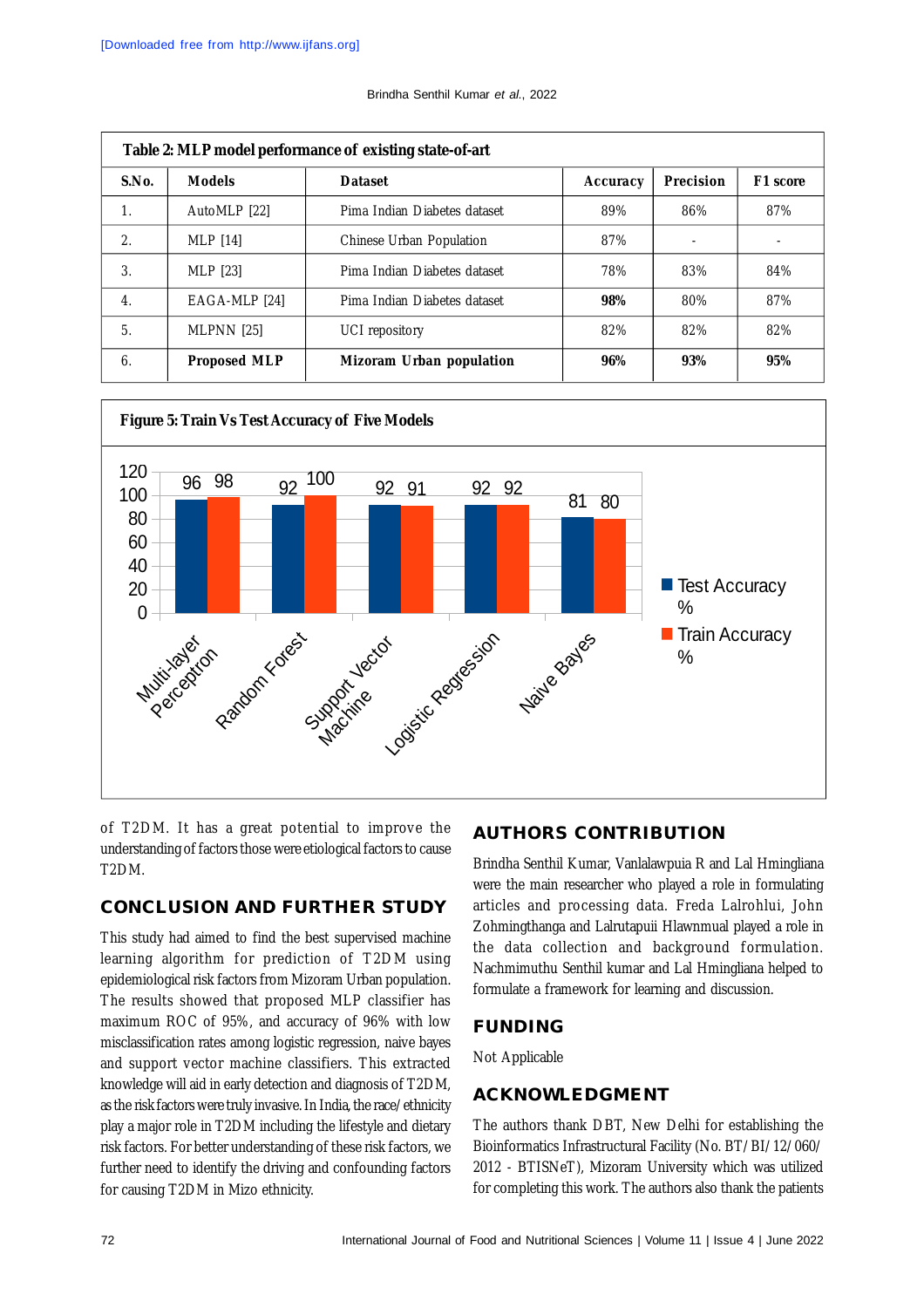who gave consent for the questionnaire data and samples as well as to the Lab technicians for their contribution.

# **CONFLICT OF INTEREST**

The authors declare that there is no conflict of interests.

# **ETHICS APPROVAL FOR INVOLVING HUMAN PARTICIPANTS**

The study protocol has been approved by ethical committees of Civil Hospital, Aizawl (B.12018/1/13-CH (A)IEC/39 dtd. 23/12/2015) and Human Ethical Committee, Mizoram University (MZU/IHEC/2015/006 dtd. 14/12/15).

# **INFORMED CONSENT**

All participants signed the written informed consent.

### **REFERENCES**

Alam, S., Hasan, M. K., Neaz, S., Hussain, N., Hossain, M. F. and Rahman, T. (2021). Diabetes Mellitus: Insights from Epidemiology, Biochemistry, Risk Factors, Diagnosis, Complications and Comprehensive Management. *Diabetology*, 2(2), 36-50.

Alghamdi, M., Al-Mallah, M., Keteyian, S., Brawner, C., Ehrman, J. and Sakr, S. (2017). Predicting diabetes mellitus using SMOTE and ensemble machine learning approach: The Henry Ford ExercIse Testing (FIT) project. *PLoS ONE*, 12(7), e0179805.

Alshammari, R., Atiyah, N., Daghistani, T. and Alshammari, A. (2020). Improving Accuracy for Diabetes Mellitus Prediction by Using Deepnet. *Online Journal of Public Health Informatics*, 12(1), e11. doi:10.5210/ojphi.v12i1.10611.

Anjana, R. M., Deepa, M., Pradeepa, R., Mahanta, J., Narain, K., Das, H. K., et al. (2017). ICMR–INDIAB Collaborative Study Group. Prevalence of diabetes and prediabetes in 15 states of India: results from the ICMR-INDIAB populationbased cross-sectional study. *Lancet Diabetes Endocrinol.*, 5(8), 585-596. [https://doi:10.1016/S2213-8587\(17\)30174-2.](https://doi:10.1016/S2213-8587(17)30174-2.)

Belikov, A. V. (2019). Age-related diseases as vicious cycles. *Ageing Research Reviews*, 49, 11-26.

Carlsson, S., Andersson, T., Araghi, M., Galanti, R., Lager, A., Lundberg, *et al*. (2017) P, Norberg, M, Pedersen, NL, TrolleLagerros, Y, Magnusson, C (Karolinska Institute; Stockholm County Council; Stockholm; Skåne University Hospital, Malmö; Umeå University, Umeå; Sweden). Smokeless tobacco (snus) is associated with an increased risk of type 2 diabetes: results from five pooled cohorts. *J Intern Med*. 281(4), 398-406. doi: 10.1111/joim.12592.

Golden, S. H., Yajnik, C., Phatak, S., Hanson, R. L. and Knowler, W. C. (2019). Racial/ethnic differences in the burden of type 2 diabetes over the life course: a focus on the USA and India. *Diabetologia*, 62(10), 1751-1760. doi: 10.1007/s00125- 019-4968-0.

Hunter, J. D. (2007). Matplotlib: A 2D graphic environment. *Computing in Science and Engineering*. 9(3), 90-95.

Jahangir, M., Afzal, H., Ahmed, M., Khurshid, K. and Nawaz, R. (2017). An expert system for diabetes prediction using auto tuned multi-layer perceptron. 2017 Intelligent Systems Conference (IntelliSys). 722-728. doi: 10.1109/IntelliSys. 2017.8324209.

Kaur, H. and Kumari, V. (2018). Predictive Modelling and Analytics for Diabetes using a Machine Learning Approach. *Applied Computing and Informatics*. doi.org/10.1016/ j.aci.2018.12.004.

Lai, H., Huang, H., Keshavjee, K., Guergachi, A. and Gao, X. (2019). Predictive models for diabetes mellitus using machine learning techniques. *BMC Endocr Disord*., 19**,** 101. <https://> doi.org/10.1186/s12902-019-0436-6.

Lalrohlui, F., Sharma, V., Sharma, I., Singh, H., Kour, G., Sharma, S., *et al*. (2020). Candidate gene association study of UCP3 variant rs1800849 with T2D in Mizo population of Northeast India. *Int J Diabetes Dev Ctries*. 40, 513-517. doi.org/ 10.1007/s13410-020-00812-9

Lalrohlui, F., Sharma, V., Sharma, I., Singh, H., Kour, G., Sharma, S., *et al*. (2020). MACF1 gene variant rs2296172 is associated with T2D susceptibility in Mizo population from Northeast India. *Int J Diabetes Dev Ctries*. 40, 223-226. https:/ /doi.org/10.1007/s13410-019-00788-1.

Maddatu, J., Anderson-Baucum, E. and Evans-Molina, C. (2017). Smoking and the Risk of Type 2 Diabetes. *Translational Research*. 184, 101-107. doi: 10.1016/j.trsl.2017.02.004.

Maniruzzaman, M., Rahman, M. J., Ahammed, B., Abedin, M. M. (2020), Classification and prediction of diabetes disease using machine learning paradigm. *Health Inf Sci Syst*., 8(1), 7. doi: 10.1007/s13755-019-0095-z.

Mishra, S., Tripathy, H. K., Mallick, P. K., Bhoi, A. K. and Barsocchi, P. (2020). EAGA-MLP-An Enhanced and Adaptive Hybrid Classification Model for Diabetes Diagnosis. *Sensors (Basel)*. 20(14), 4036. <https://doi:> 10.3390/s20144036.

Mohapatra, S. K., Swain, J. K. and Mohanty, M. N. (2019). Detection of Diabetes Using Multilayer Perceptron. International Conference on Intelligent Computing and Applications. *Advances in Intelligent Systems and Computing*. 846. doi.org/10.1007/978-981-13-2182-5\_11.